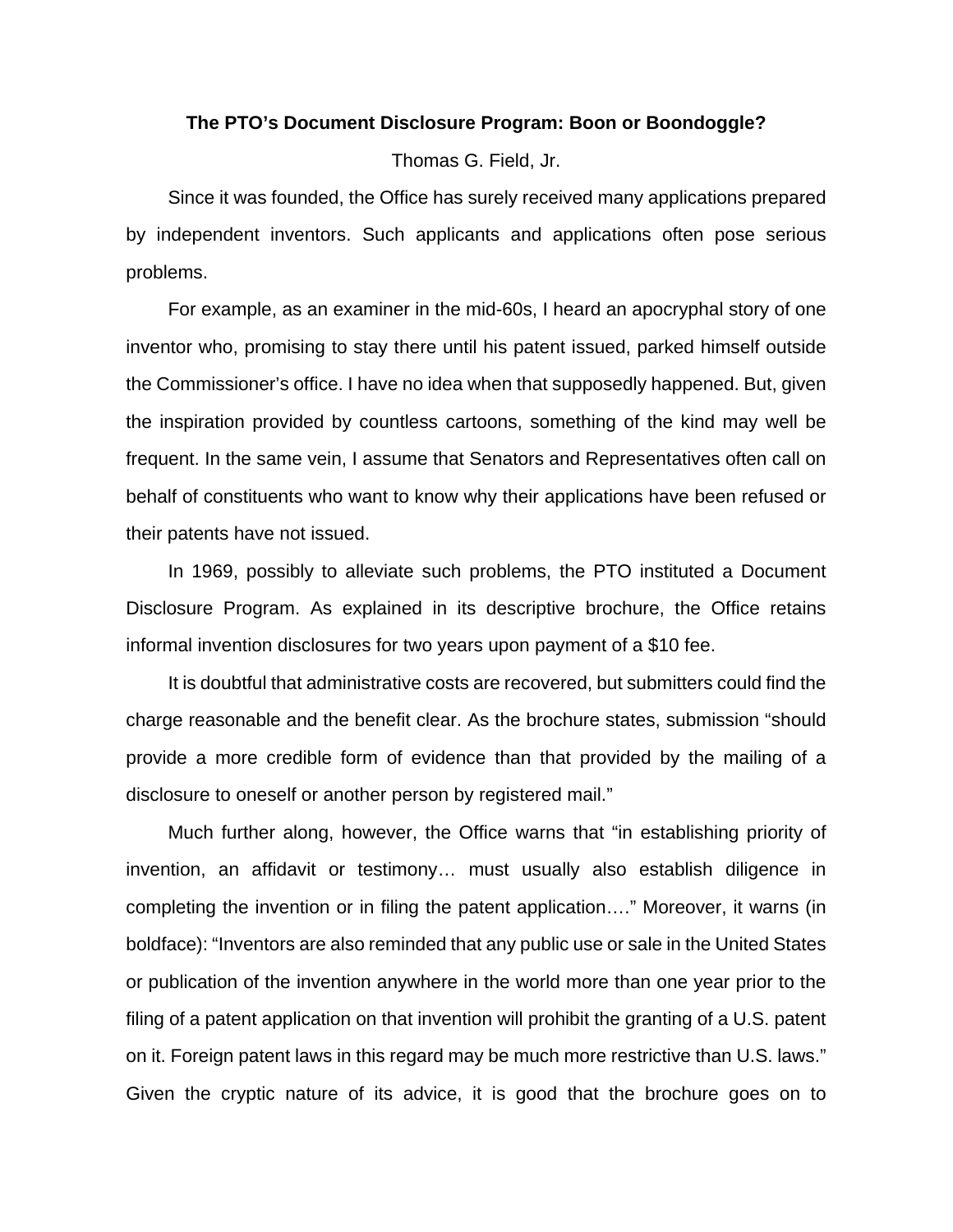recommend that those unfamiliar with patent law consult registered practitioners.

 Were submitters capable of understanding and heeding that advice, the program would confer a benefit on those who, according to an AIPLA estimate, make 20-30,000 submissions annually. But do submitters understand the need for diligence; do they understand the significance of time bars in the U.S. and elsewhere? If they are amateurs whose submissions do not qualify, or only marginally qualify as applications, such understanding is doubtful. How many, despite warnings, believe that the program confers meaningful rights? If the PTO knows, it has not taken advantage of several opportunities to say.

 As the risk of forfeiture goes up, a marginally positive program becomes ever less acceptable. At a fairly low threshold, painful as it may be for all concerned, the Office would better serve the public interest by simply advising tyros that professional help is needed to protect their inventions.

 In 1998, the Office sought public comment on a proposal to eliminate the Program; 63 Fed. Reg. 53498, 53527-28. According to Dennis Crouch (Patently-O), it again sought comment in 2004. On April 6, 2006, 71 Fed. Reg. 17399, it once more proposed to abolish the Program. The time for comment expired on May 8. Nevertheless, in light of the PTO's observations in its notice and a May 3d AIPLA response (the only other related item discovered with a Google search), it will be interesting to see what happens.

 The current notice makes no reference to anything that may have transpired in 2004, but it states that in 1998: "The Office received a number of comments supporting the elimination of the… Program, but did not receive any input from the independent inventor community and, therefore, decided to delay eliminating [it]."

 AIPLA's response refers to "evidence that some so-called invention developers have been misleading small inventors as to the value of the Document Disclosure Program." It also says: "While we struggle to find any value in the continuation of the